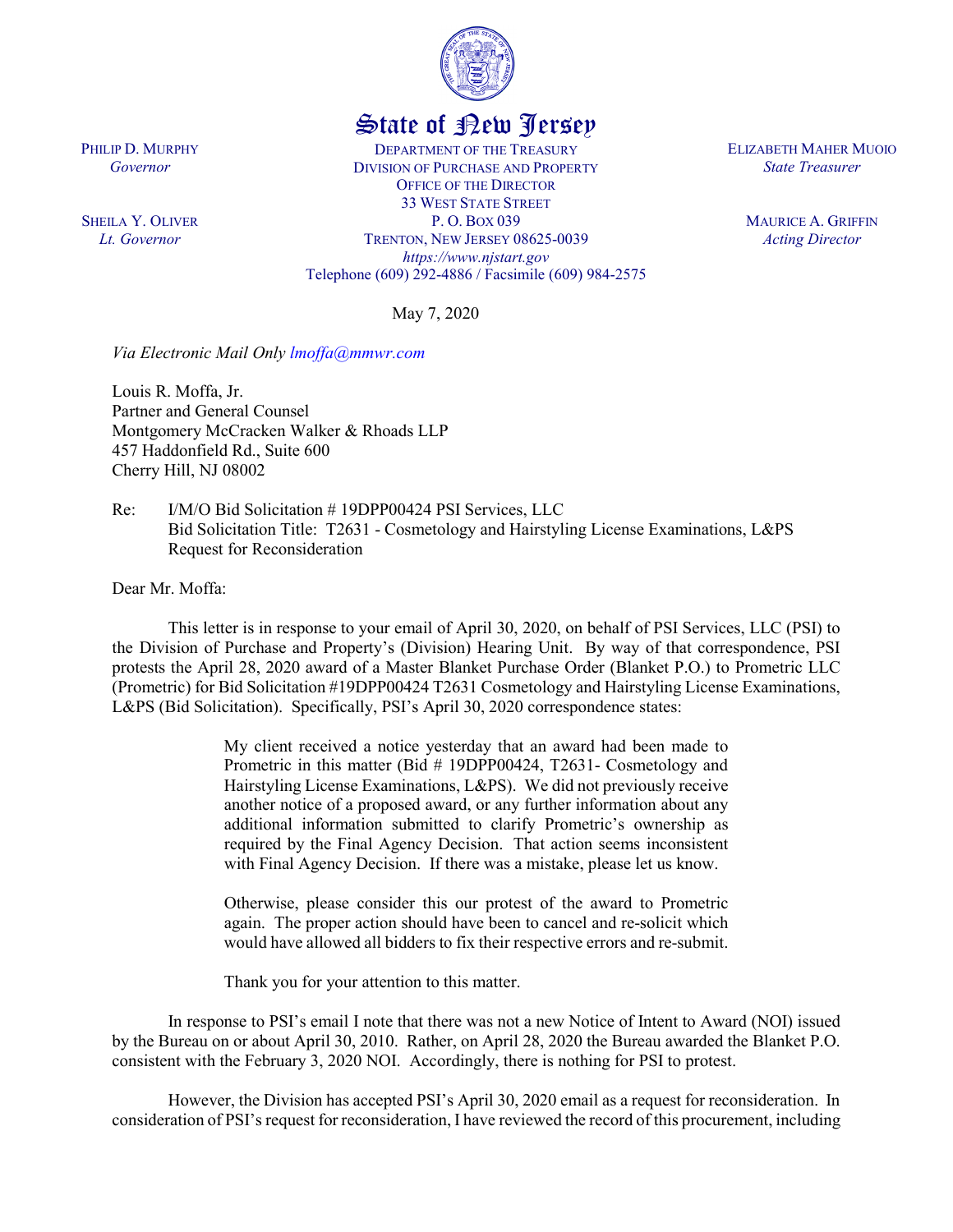the Bid Solicitation, submitted Quotes, PSI's protest and request for reconsideration, the relevant statutes, regulations, and case law. This review has provided me with the information necessary to determine the facts of this matter and to render an informed determination on the merits of PSI's request for reconsideration.

First, with respect to PSI's request for reconsideration I note that reconsideration

should be utilized only for those cases which fall into that narrow corridor in which either 1) the [tribunal] has expressed its decision based upon a palpably incorrect or irrational basis, or 2) it is obvious that the [tribunal] either did not consider, or failed to appreciate the significance of probative, competent evidence. . . .

Alternatively, if a litigant wishes to bring new or additional information to the [tribunal's] attention which it could not have provided on the first application, the [tribunal] should, in the interest of justice (and in the exercise of sound discretion), consider the evidence. Nevertheless, motion practice must come to an end at some point, and if repetitive bites at the apple are allowed, the core will swiftly sour. Thus, the [tribunal] must be sensitive and scrupulous in its analysis of the issues in a motion for reconsideration.

[Cummings v. Bahr, 295 N.J. Super. 374, 384 (App. Div. 1996), citing, D'Atria v. D'Atria, N.J. Super. 392, 402-402 (Ch. Div. 1990)(stating "[r]econsideration is a matter within the sound discretion of the Court, to be exercised in the interest of justice.).]

In its April 30, 2020 email, PSI has not brought to light any new or additional information which was not included in its original protest. Rather, PSI simply disagrees with the Division's decision to award a Blanket P.O. to Prometric.

By way of background, on October 10, 2019, the Bureau issued the Bid Solicitation on behalf of the Board of Cosmetology and Hairstyling (Board), Division of Consumer Affairs, Office of the Attorney General, Department of Law and Public Safety. The purpose of the Bid Solicitation was to solicit Quotes for the "provision of theory examinations via computer based testing (CBT) and paper and pencil testing for each of the following professional categories: cosmetologists and hairstylists, skin care specialists (esthetician), manicurist, beautician, barber, braider, and teacher for all listed." (Bid Solicitation § 1.1 *Purpose and Intent*.) The intent of the Bid Solicitation was to award a Blanket P.O. to that responsible Vendor {Bidder} whose Quote, conforming to this Bid Solicitation was most advantageous to the State, price and other factors considered. Ibid.

On November 21, 2019, the Division's Proposal Review Unit opened two (2) Quotes submitted through the State's *NJSTART* eProcurement system and received by the submission deadline of 2:00 p.m. eastern time. Both Quotes were forwarded to the Bureau for review and evaluation. As part of its evaluation, the Bureau reviewed the *Ownership Disclosure Form* submitted by each Vendor {Bidder}. With respect to the disclosure of a company's ownership structure, the Bid Solicitation stated in part:

## **4.4.1.2.1 Ownership Disclosure Form**

Pursuant to N.J.S.A. 52:25-24.2, in the event the Vendor {Bidder} is a corporation, partnership or limited liability company, the Vendor {Bidder} must complete an Ownership Disclosure Form.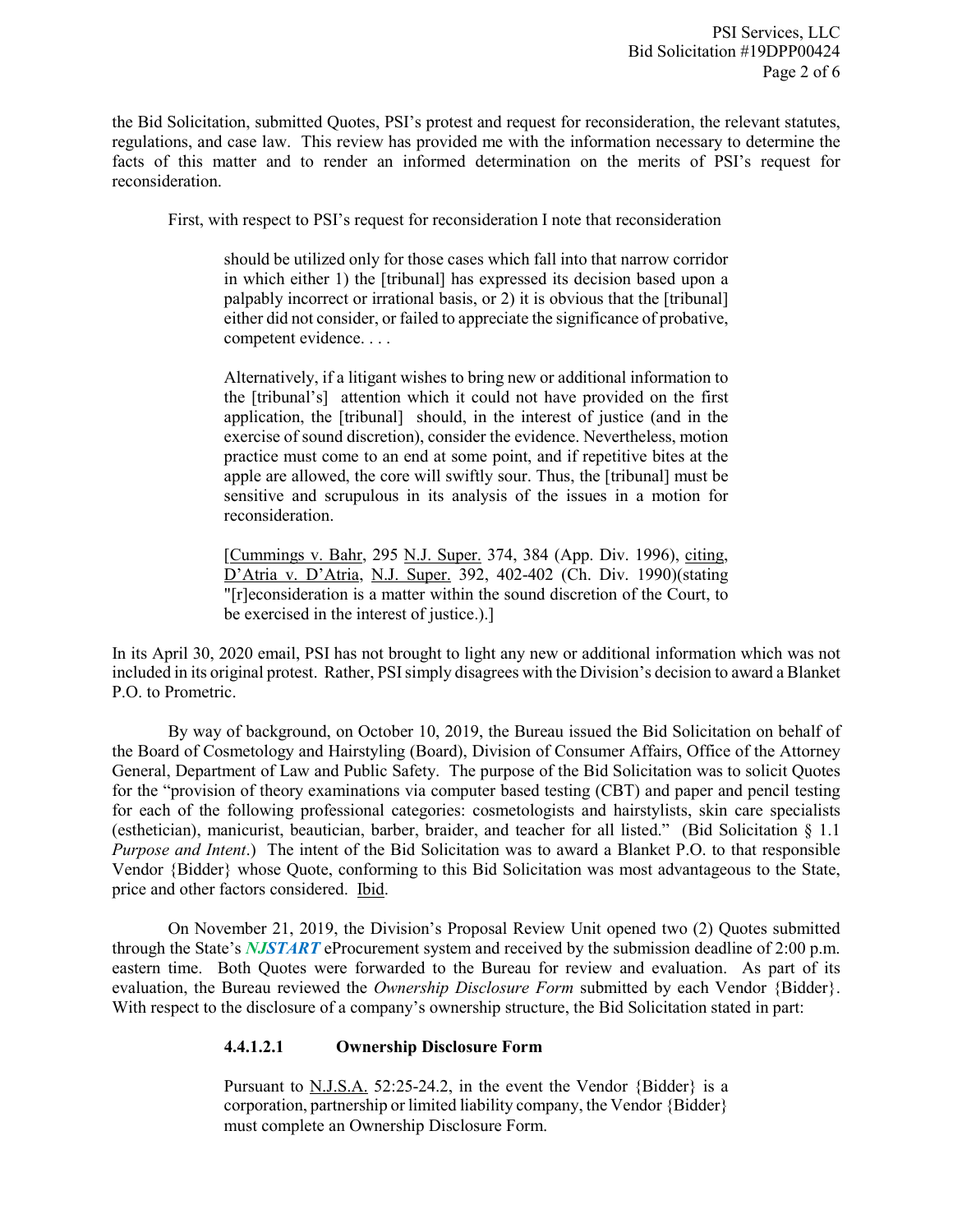A current completed Ownership Disclosure Form must be received prior to or accompany the submitted Quote. A Vendor's {Bidder's} failure to submit the completed and signed form with its Quote will result in the rejection of the Quote as non-responsive and preclude the award of a Blanket P.O. to said Vendor {Bidder} unless the Division has on file a signed and accurate Ownership Disclosure Form dated and received no more than six (6) months prior to the Quote submission deadline for this procurement. If any ownership change has occurred within the last six (6) months, a new Ownership Disclosure Form must be completed, signed and submitted with the Quote.

In the alternative, to comply with this section, a Vendor {Bidder} with any direct or indirect parent entity which is publicly traded may submit the name and address of each publicly traded entity and the name and address of each person that holds a 10 percent or greater beneficial interest in the publicly traded entity as of the last annual filing with the federal Securities and Exchange Commission or the foreign equivalent, and, if there is any person that holds a 10 percent or greater beneficial interest, also shall submit links to the websites containing the last annual filings with the federal Securities and Exchange Commission or the foreign equivalent and the relevant page numbers of the filings that contain the information on each person that holds a 10 percent or greater beneficial interest. N.J.S.A. 52:25-24.2.

With respect to Quote submitted by Prometric, the *Ownership Disclosure Form* included the information shown on the screenshots below<sup>[1](#page-2-0)</sup>:

|                                                                                                                                                                                    | <b>PART 1</b>                                                                                                                                                                                                                                                                                                                                                                                          | <b>YES</b> | <b>NO</b> |
|------------------------------------------------------------------------------------------------------------------------------------------------------------------------------------|--------------------------------------------------------------------------------------------------------------------------------------------------------------------------------------------------------------------------------------------------------------------------------------------------------------------------------------------------------------------------------------------------------|------------|-----------|
| Are there any individuals, partners, members, stockholders, corporations, partnerships, or limited<br>liability companies owning a 10% or greater interest in the Vendor (Bidder)? | ☑                                                                                                                                                                                                                                                                                                                                                                                                      | □          |           |
|                                                                                                                                                                                    |                                                                                                                                                                                                                                                                                                                                                                                                        |            |           |
|                                                                                                                                                                                    | If you answered, "YES" above, you must disclose the following: (a) the names and addresses of all stockholders in the corporation<br>who own 10 percent or more of its stock, of any class; (b) all individual partners in the partnership who own a 10 percent or<br>greater interest therein; or, (c) all members in the limited liability company who own a 10 percent or greater interest therein. |            |           |
| <b>NAME</b>                                                                                                                                                                        | PROMETRIC HOLDINGS INC.                                                                                                                                                                                                                                                                                                                                                                                |            |           |
| <b>ADDRESS 1</b>                                                                                                                                                                   | 1501 S. CLINTON STREET                                                                                                                                                                                                                                                                                                                                                                                 |            |           |
| <b>ADDRESS 2</b>                                                                                                                                                                   |                                                                                                                                                                                                                                                                                                                                                                                                        |            |           |

l

<span id="page-2-0"></span><sup>1</sup> PSI did not dispute the Bureau's determination that its submitted *Ownership Disclosure Form* failed to conform to the requirements of the Bid Solicitation and N.J.S.A. 52:25-24.2 rendering its Quote nonresponsive in either its February 3, 2020 Protest or its April 30, 2020 request for reconsideration.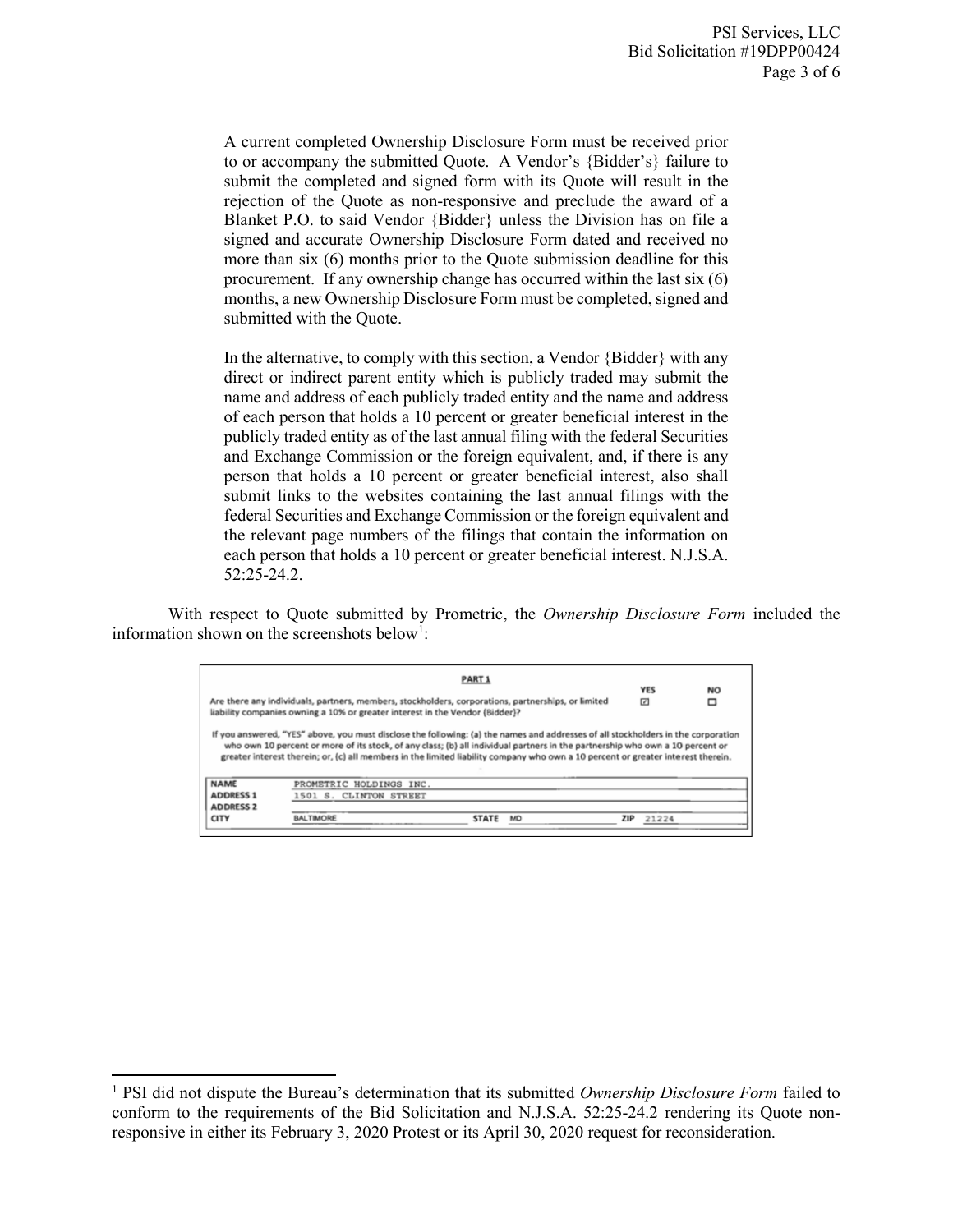|                                                                                                                                                                                                                                                                                                                                                                                                                                                                                                                                                                                                                                                                                                                                                | Of those entities disclosed above owning a 10% or greater interest in the Vendor (Bidder), are<br>there any individuals, partners, members, stockholders, corporations, partnerships, or limited | <b>PART 2</b> |  |                         | <b>YES</b><br>Ы | <b>NO</b><br>□ |  |  |  |
|------------------------------------------------------------------------------------------------------------------------------------------------------------------------------------------------------------------------------------------------------------------------------------------------------------------------------------------------------------------------------------------------------------------------------------------------------------------------------------------------------------------------------------------------------------------------------------------------------------------------------------------------------------------------------------------------------------------------------------------------|--------------------------------------------------------------------------------------------------------------------------------------------------------------------------------------------------|---------------|--|-------------------------|-----------------|----------------|--|--|--|
| liability companies owning a 10% or greater interest of those listed entities?<br>If you answered, "YES" above, you must disclose the following: (a) the names and addresses of all stockholders in the corporation<br>who own 10 percent or more of its stock, of any class; (b) all individual partners in the partnership who own a 10 percent or<br>greater interest therein; or, (c) all members in the limited liability company who own a 10 percent or greater interest therein.<br>Please note that this disclosure shall be continued until names and addresses of every non-corporate stockholder, and individual<br>partner, and member, exceeding the 10 percent ownership criteria established in this act, has been identified. |                                                                                                                                                                                                  |               |  |                         |                 |                |  |  |  |
| <b>NAME</b><br><b>ADDRESS 1</b><br><b>ADDRESS 2</b><br><b>CITY</b>                                                                                                                                                                                                                                                                                                                                                                                                                                                                                                                                                                                                                                                                             | Name of the entity listed above to which the disclosure below applies:<br>SARBACANE TOPCO, INC.<br>1501 S. CLINTON STREET                                                                        |               |  | PROMETRIC HOLDINGS INC. |                 |                |  |  |  |

| SUPPLEMENTAL RESPONSE                                                                                                                                                                                                                                                                                                                      |
|--------------------------------------------------------------------------------------------------------------------------------------------------------------------------------------------------------------------------------------------------------------------------------------------------------------------------------------------|
| <b>OWNERSHIP DISCLOSURE FORM</b>                                                                                                                                                                                                                                                                                                           |
| BID SOLICITATION #: 19DPP00424<br>VENDOR: PROMETRIC ILC                                                                                                                                                                                                                                                                                    |
| PART <sub>2</sub>                                                                                                                                                                                                                                                                                                                          |
| Sole shareholder of Sarbacane Topco, Inc. is Prometric SuperHoldCo, Inc.<br>c/o Prometric LLC, 1501 S. Clinton Street, Baltimore, MD 21224                                                                                                                                                                                                 |
| Sole shareholder of Prometric SuperHoldCo, Inc. is Safari Aggregator, L.P.<br>c/o Maples Corporate Services Limited, P.O. Box 309, Ugland House, South Church Street, George Town,<br>Grand Cayman KY1-1104, Cayman Islands                                                                                                                |
| The Baring Asia Private Equity Fund VI, L.P.2 is a 58.78% owner of Safari Aggregator, L.P.<br>The Baring Asia Private Equity Fund VI, L.P. 1 is a 40,82% owner of Safari Aggregator, L.P.<br>c/o Maples Corporate Services Limited, P.O. Box 309, Ugland House, South Church Street, George Town,<br>Grand Cayman KY1-1104, Cayman Islands |
| None of the institutional investors in The Baring Asia Private Equity Fund VI, L.P.2 or The Baring Asia<br>Private Equity Fund VI, L.P.1 hold a 10% or greater interest.                                                                                                                                                                   |

Based upon the information provided, the Bureau concluded that Prometric had made a full disclosure with respect to its corporate structure; and therefore, determined that Prometric's Quote was responsive to the requirements of the Bid Solicitation.

Accordingly, on January 24, 2020, the Bureau issued the NOI, advising all Vendors {Bidders} of its intent to make a Blanket P.O. award to Prometric. On February 3, 2020, in response to the NOI, PSI submitted a protest to the Division which in part stated as follows:

> Along with its ODF, Prometric submitted a Supplemental Response to Part 2 . . . . In that Supplemental Response, Prometric purports to give a complete description of the layers of its ownership. The last line of that submission states, "None of the institutional investors in The Baring Asia Private Equity Fund VI, L.P.2 or The Baring Asia Private Equity Fund VI, L.P.1 hold a 10% or greater interest." . . . . There is no mention of individual, corporate or other types of "investors" in those Funds. Indeed, there is no definition or explanation of what Prometric means by "institutional investors." Like the flawed "family of companies" disclosure, Prometric's reference solely to "institutional investors" is vague and incomplete, if not misleading and inaccurate.

> As a result, Prometric's bid is materially defective and non-responsive due to an incomplete and/or inaccurate ODF, and that bid must be rejected.

[PSI's February 3, 2020 protest letter at 2-3.]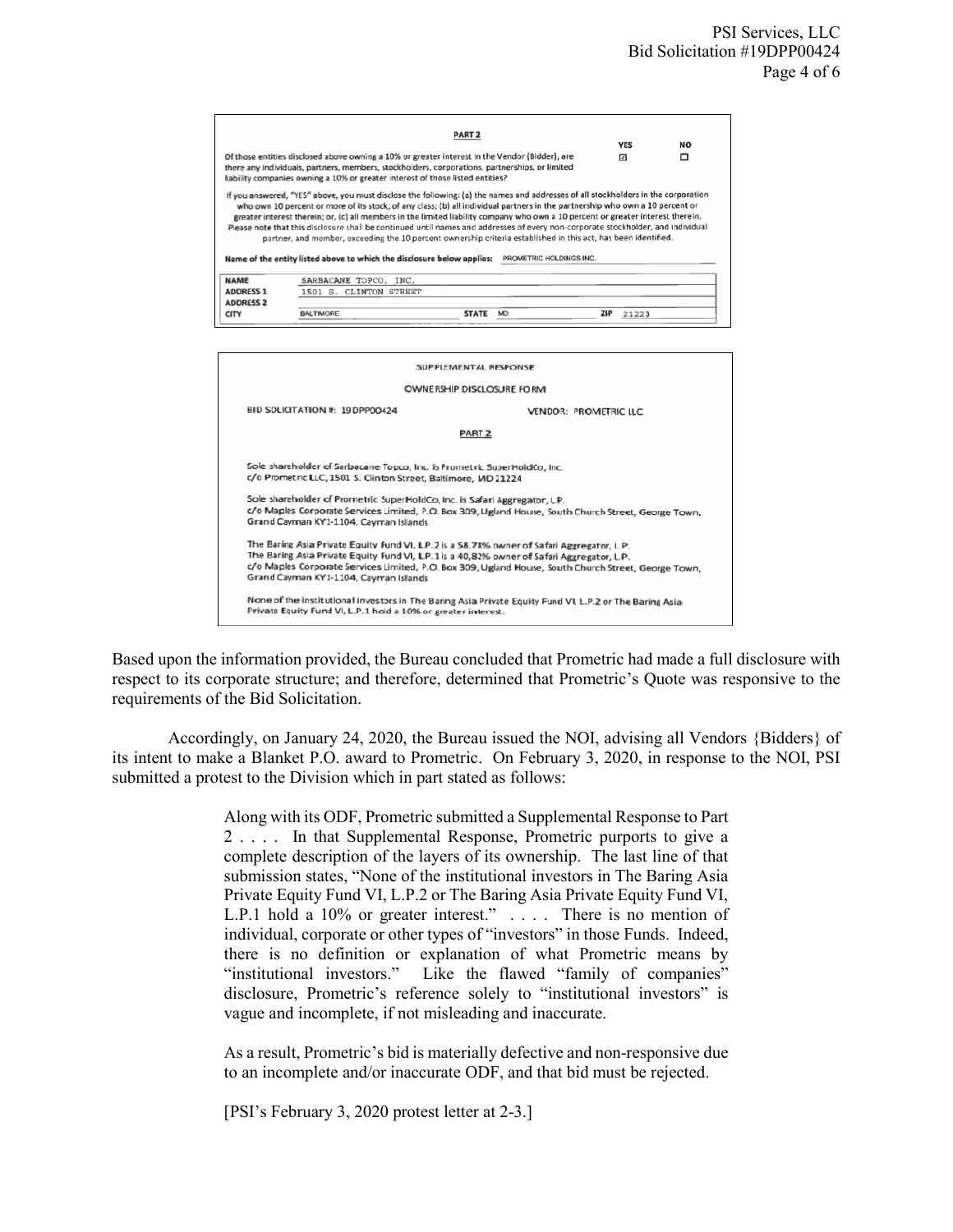After review and consideration of PSI's protest, on April 16, 2020, the Division issued a final agency decision, remanding the matter back to the Bureau for further review and clarification of Prometric's submitted *Ownership Disclosure Form*. More specifically, the final agency decision directed the Bureau:

> to determine whether Prometric complied with the requirements of N.J.S.A. 52:25-24.2, the Bureau should have clarified whether by stating that "none of the institutional investors in the Baring Asia Private Equity Fund VI, L.P.2 or the Baring Asia Private Equity Fund VI, L.P.1 hold a 10% or greater interest" Prometric means that there are no "noncorporate stockholder, and individual partner, and member exceeding the 10 percent ownership criteria" in the Baring Asia Private Equity Fund VI, L.P.2 and the Baring Asia Private Equity Fund VI, L.P.1. In other words, the Bureau must determine whether Prometric provided an accurate statement of ownership that merely needed clarification because of its complexity, as in Stano, or if, as in Muirfield, Prometric's ownership disclosure is incurably defective.

In accordance with the Division's final agency decision, on April 17, 2020, the Bureau wrote to Prometric requesting clarification regarding the information submitted on its *Ownership Disclosure Form*. Specifically, the Bureau's letter stated:

> The Division of Purchase and Property ("Division") is in receipt of the Quote submitted by Prometric LLC ("Company") in response to the above-referenced Bid Solicitation.

> This letter is to request that your Company submit a clarification with respect to the submitted Quote. In accordance with N.J.A.C. 17:12-2.7(e) and as specified in Bid Solicitation Section 6.4, *Clarification of Quote {Proposal}/State's Right to Request Further Information* the Procurement Bureau requests a written response to this clarification request in order to determine whether the submitted Quote should be further considered for an award of a Master Blanket Purchase Order.

In its *Ownership Disclosure Form*, your Company indicated that:

"[n]one of the institutional investors in [t]he Baring Asia Private Equity Fund VI, L.P.2 or [t]he Baring Asia Private Equity Fund VI, L.P.1 hold a 10% or greater interest."

N.J.S.A. 52:25-24.2 requires that "[t]he disclosure shall be continued until names and addresses of every noncorporate stockholder, and individual partner, and member, exceeding the 10 percent ownership criteria established in this act, has been listed." Here, based on the information provided by Prometric, it is unclear whether by "institutional investors" Prometric meant that there are no noncorporate stockholders, or individual partners, or members in the Baring Asia Private Equity Fund VI, L.P.2 or the Baring Asia Private Equity Fund VI, L.P.1 who hold a 10% or greater interest.

Please clarify whether your statement quoted above means that there are no "noncorporate stockholder, and individual partner, and member